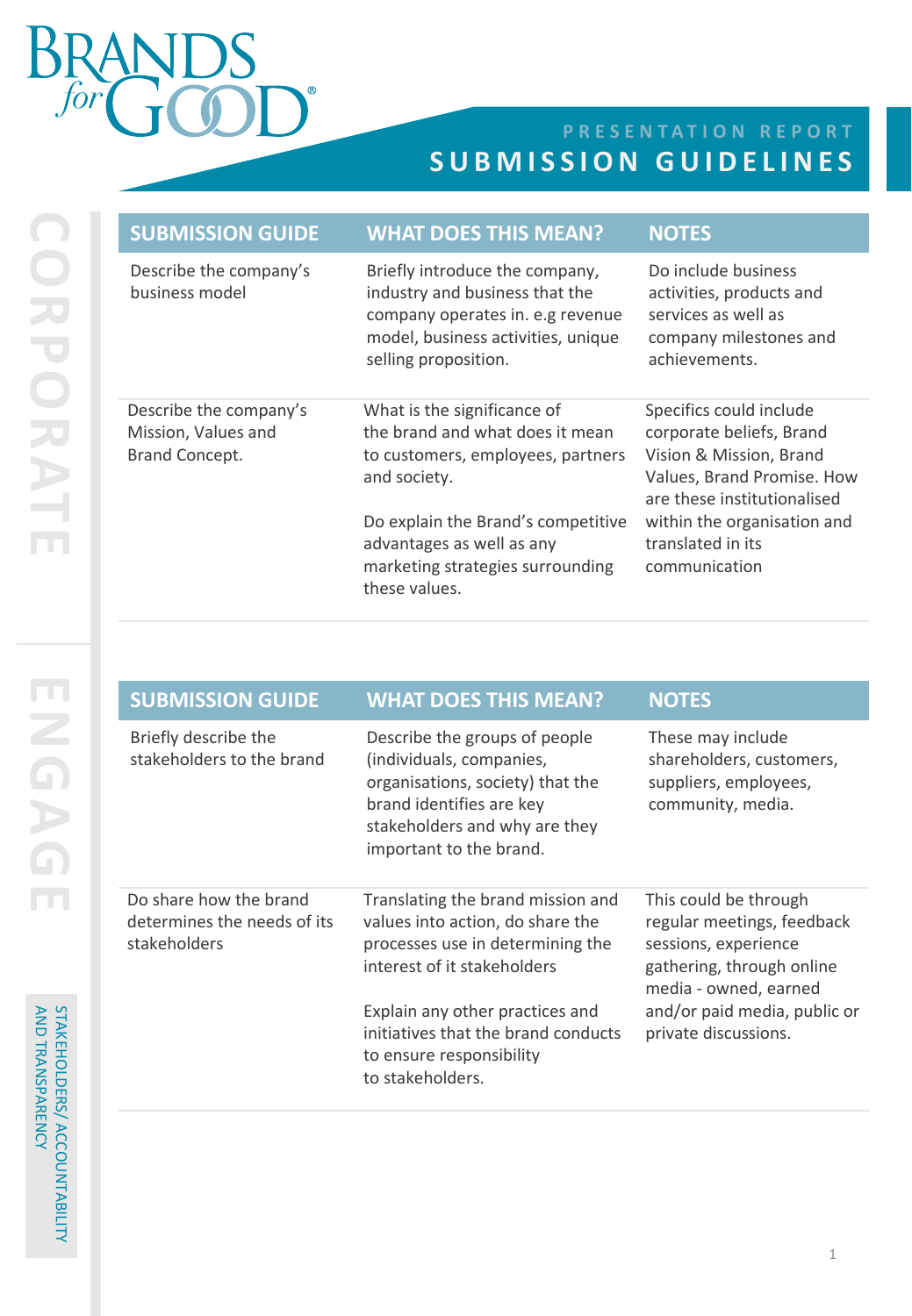Based on your nomination category selected, **please select one (1)** of the following categories **Environment**, **Workplace or Community** to explain your corporate impact.

| ENVIRONMENT                                                                                                                                                                                                                                   | WORKPLACE                                                                                                                                                                                                                                                                   | COMMUNITY                                                                                       |
|-----------------------------------------------------------------------------------------------------------------------------------------------------------------------------------------------------------------------------------------------|-----------------------------------------------------------------------------------------------------------------------------------------------------------------------------------------------------------------------------------------------------------------------------|-------------------------------------------------------------------------------------------------|
|                                                                                                                                                                                                                                               |                                                                                                                                                                                                                                                                             |                                                                                                 |
| <b>SUBMISSION GUIDE</b>                                                                                                                                                                                                                       | <b>WHAT DOES THIS MEAN?</b>                                                                                                                                                                                                                                                 | <b>EXAMPLES</b>                                                                                 |
| Please assess the activities and<br>initiatives that the company has<br>undertaken, which has an impact on<br>the Environment, In terms of:<br>• Greenhouse Gas Emissions<br>• Waste Efficiency<br>• Energy & Resource Usage<br>• Others etc. | Describe what are the current<br>practices implemented and the effect<br>of such initiatives.<br>Use examples to support these current<br>corporate practices. E.g. any incentives<br>or disincentives imposed for following<br>/ not following such corporate<br>practice. | Reduce travel,<br>Reusing office<br>materials, Lights<br>and Air<br>Conditioning<br>efficiency. |
| What are the quantitative and<br>qualitative impacts of these<br>activities and initiatives?<br>How will the company develop<br>positive environmental initiatives in<br>the future?                                                          | Any future plans in place to improve<br>or expand upon current practices?<br>When and how will the company look<br>to implement.                                                                                                                                            |                                                                                                 |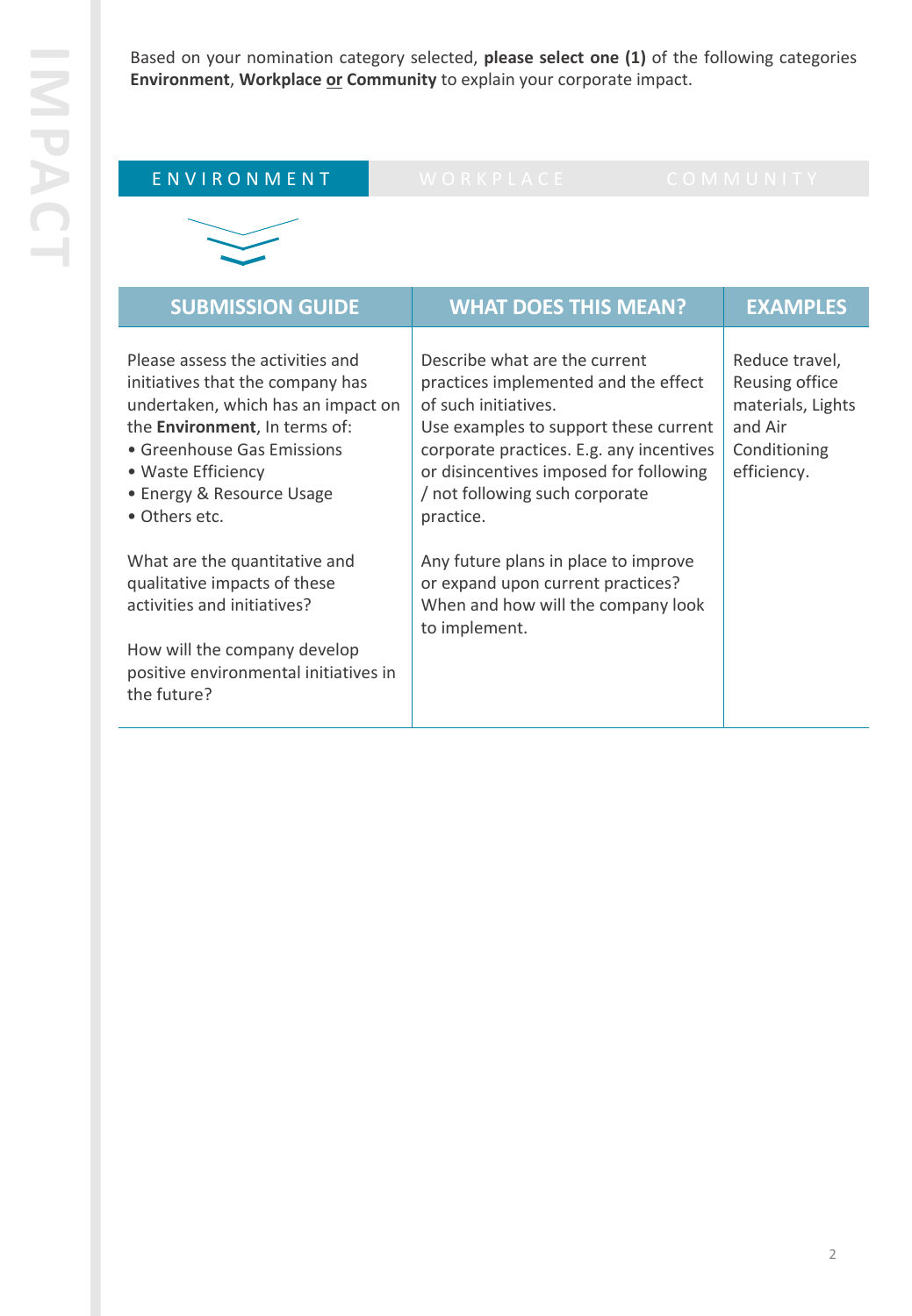Based on your nomination category selected, **please select one (1)** of the following categories **Environment**, **Workplace or Community** to explain your corporate impact.

| ENVIRONMENT                                                                                                                                                                                                                                                                                                                                                                                                                                                                 | WORKPLACE                                                                                                                                                                                                                                                                                                                                                                                                       |  | COMMUNITY                                                                                                                                                                                             |  |
|-----------------------------------------------------------------------------------------------------------------------------------------------------------------------------------------------------------------------------------------------------------------------------------------------------------------------------------------------------------------------------------------------------------------------------------------------------------------------------|-----------------------------------------------------------------------------------------------------------------------------------------------------------------------------------------------------------------------------------------------------------------------------------------------------------------------------------------------------------------------------------------------------------------|--|-------------------------------------------------------------------------------------------------------------------------------------------------------------------------------------------------------|--|
|                                                                                                                                                                                                                                                                                                                                                                                                                                                                             |                                                                                                                                                                                                                                                                                                                                                                                                                 |  |                                                                                                                                                                                                       |  |
| <b>SUBMISSION GUIDE</b>                                                                                                                                                                                                                                                                                                                                                                                                                                                     | <b>WHAT DOES THIS MEAN?</b>                                                                                                                                                                                                                                                                                                                                                                                     |  | <b>EXAMPLES</b>                                                                                                                                                                                       |  |
| Please describe the activities and<br>initiatives that the has company<br>undertaken, to ensure a conducive<br><b>Workplace setting?</b><br>How does the company make sure<br>that employees are taken care of, in<br>terms of:<br>. Mental, physical and social well-<br>being<br>• Establishing a safe working<br>environment<br>• Forming fair employment<br>practices<br>• Developing employee professional<br>skill<br>and competency<br>What are the quantitative and | Describe what are the current<br>practices implemented and the effect<br>of such initiatives.<br>Use examples to support these current<br>corporate practices. E.g. any incentives<br>or disincentives imposed for following<br>/ not following such corporate<br>practice.<br>Any future plans in place to improve<br>or expand upon current practices?<br>When and how will the company look<br>to implement. |  | Employee<br>satisfaction<br>survey,<br>employee<br>appraisal, skills<br>training, career<br>plan? HR<br>Policies, Hiring<br>policies fair<br>$(non-$<br>discriminatory)<br>practices in<br>place etc. |  |
| qualitative impacts of these<br>activities and initiatives?                                                                                                                                                                                                                                                                                                                                                                                                                 |                                                                                                                                                                                                                                                                                                                                                                                                                 |  |                                                                                                                                                                                                       |  |
| How will the company develop<br>positive employment initiatives in<br>the future?                                                                                                                                                                                                                                                                                                                                                                                           |                                                                                                                                                                                                                                                                                                                                                                                                                 |  |                                                                                                                                                                                                       |  |